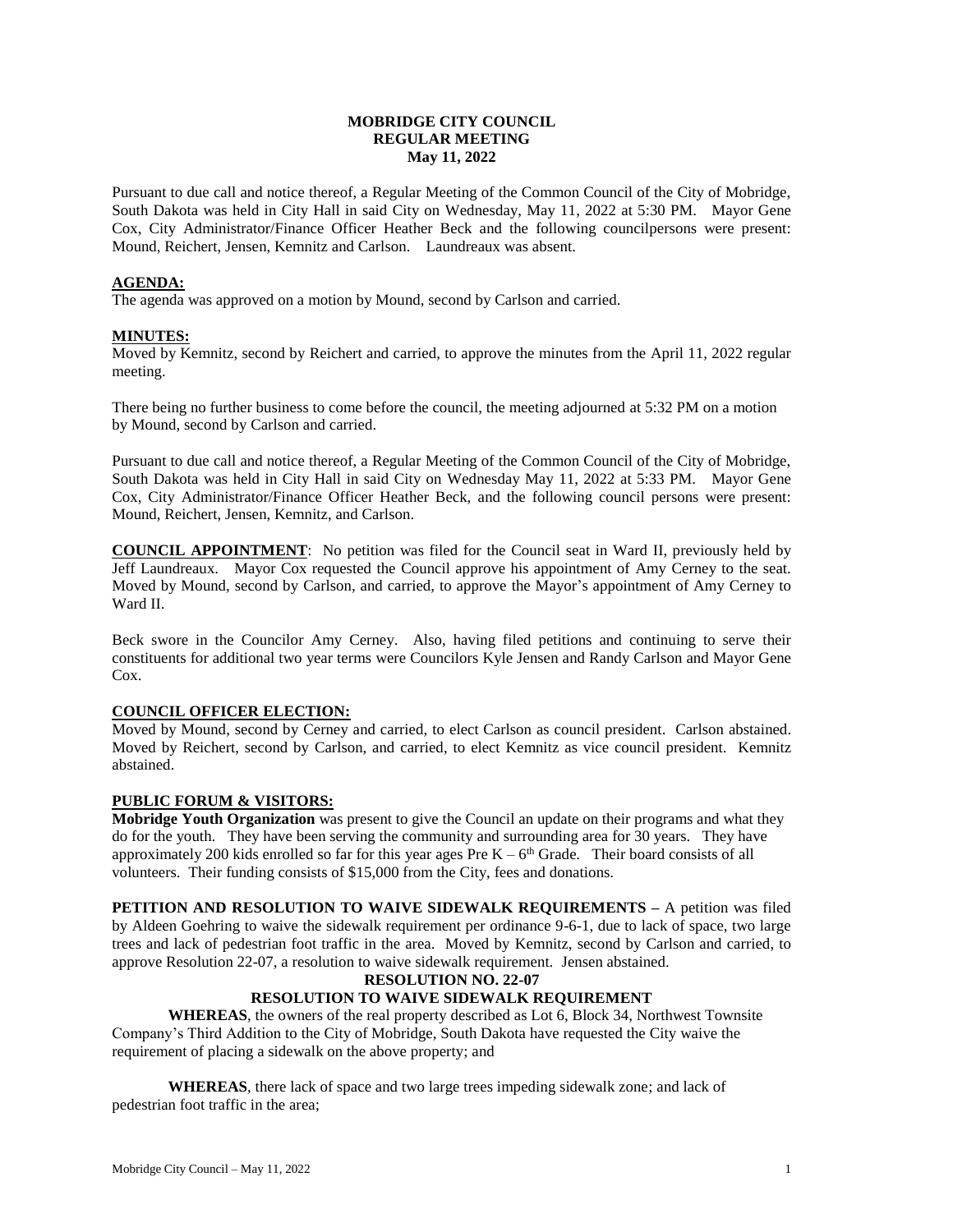**NOW THEREFORE**, the City of Mobridge hereby resolves to waive the requirement of placing a sidewalk on the Lot 6, Block 34, Northwest Townsite Company's Third Addition to the City of Mobridge, South Dakota.

## **DEPT HEAD REPORTS:**

### **Police Department – Chief Shawn Madison**

**STEP INCREASE –** Moved by Mound, second by Reichert and carried, to approve a step increase for dispatcher Emily Killsback increasing her hourly wage from \$15.59 per hour to \$17.04 effective May 9, 2022.

**NEW HIRE POLICE OFFICER –** Moved by Carlson, second by Kemnitz and carried, to approve hiring Jameson Reese in the position of police officer at \$18.62 per hour part time effective May 5, 2022 and moving to full time status as of May 23, 2022.

**SURPLUS VEHICLES –** Moved by Cerney, second by Mound and carried, to approve the following police department vehicles as surplus: 2004 Chevy Silverado, 2010 Chevy Tahoe, 2013 Ford Explorer, 2016 Dodge Charger (K9) and 2016 Dodge Charger.

**PURCHASE POLICE VEHICLE –** Moved by Mound, second by Kemnitz and carried, to approve the budgeted purchase of a 2020 Dodge Durango from the Kansas Highway Patrol in the amount of \$29,600.

**DISPATCH EQUIPMENT –** The dispatch radios and repeaters that are currently being used will be obsolete at the end of the year. Moved by Kemnitz, second by Carlson and carried, to approve the quote from Minn-Kota Communications Inc. in the amount of \$132,265.16. Funding for the purchase is from a SD Public Safety grant in the amount of \$105,000 and the remaining amount from a Homeland Security Grant.

#### **Water/Wastewater - Superintendent Kurt Schmaltz**

**STEP INCREASE –** Moved by Mound, second by Cerney and carried, to approve a step increase for Wastewater Plant Operator Don Wilson, increasing his hourly wage from \$16.93 per hour to \$17.27 per hour effective May 9, 2022.

**LEVEL INCREASE –** Moved by Cerney, second by Mound and carried, to approve a level increase for Water Plant Operator Nate Shillingstad, having passed his Level 1 Certification, increasing his hourly wage from \$16.58 to \$17.59 effective April 25, 2022.

**PAY REQUEST NO. 1** – Moved by Cerney, second by Mound and carried, to approve Pay Request No. 1 to Northern Plains Contracting in the amount of \$15,759.00 for the WWTP Headworks Improvement project.

# **Zoning – Zoning Officer Jacque Rawstern**

**BUILDING PERMITS -** The following building permit was approved by the Zoning Officer for the month of April 2022: Hard Rock Resources LLC, 2 4th Ave East, 60'x120' Shop; Kramer, Inc., 119 West Grand Crossing, New Gas Station; Kenny Jensen Rentals, 1401 West Grand Crossing, 60'x96' Storage units; Jesse Roshau, 1105 2nd St East, 2012 Continental 16'x70' Mobile Home; Danielle Mittelsteadt, 620 5th Ave West, Replace sheetrock, windows and doors; Roger Krone, 1121 5th Ave West, Replacing deck 6'x15 1/2'; City of Mobridge, 114 1st Ave East, Moving 29'x12' Wall; David Hess, 1304 2nd St East, Egress window; Don Dupper, 1204 Sunset Ave, new 12x16 and moving 8x8 deck; Mobridge Regional Hospital, 1401 10th Ave West, Renovation & addition; Dan Richards, 1011 2nd Ave West, Remodel bathroom; Donovon Flaherty, 810 4th Ave East, 2 egress windows & chain link fence; Great Western Bank, 505 North Main, Changing signs and adding signs; Grand Central, 502 North Main, Replace concrete & remodel inside.

# **NEW BUSINESS:**

**MAYOR APPOINTMENTS –** Moved by Carlson, second by Cerney and carried, to approve the following Mayor's Appointments: Mayor – Police, Finance, Rail Authority, Weed and School Board Rep; Reichert –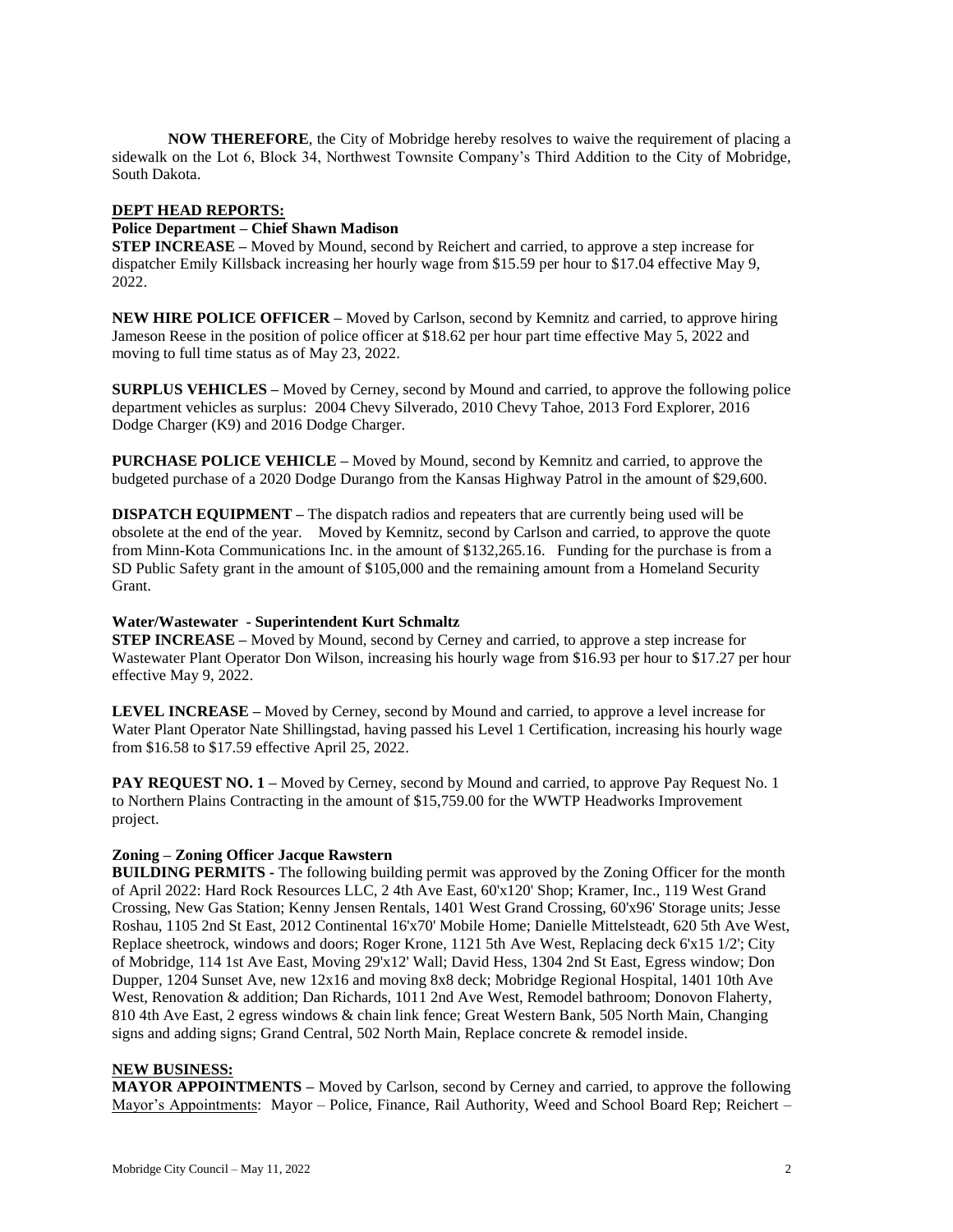Police, Finance, Library and Water/Sewer; Jensen –Auditorium, Parks, and Airport; Cerney – Park, Auditorium, and Streets; Kemnitz – Fire, Police and Zoning; Carlson – Airport, Zoning and Streets; Mound – Housing, Fire, and Water & Sewer.

Library Board: Amy Cerney, LeeAnn Mack, Danny Merkel, Michele Yellow Boy, and Tom Zerr.

Zoning Board: Tom O'Connell, Liz Ford, Denise Centuro, Ken Rossow, Chad Hintz, Chris Peltier and Lillian Wienties.

Parks Board: Thomas O'Connell, Dan Richards, DJ Taylor, Chris Fried and Ryan Kemnitz.

Housing Board: Chris Fried, Jade Mound, Misti Helm, Todd Wagner and Amy Cerney.

Appointed Employees and Officers: City Administrator/Finance Officer – Heather Beck; Chief of Police – Shawn Madison; Fire Chief – Doug Delaroi; Asst. Fire Chief – Ryan Ries; Fire Dept Secretary – Kelly Silbernagel; Zoning Officer – Jacque Rawstern; and Health Officer – Dr. Robert Marciano.

**RESOLUTION 22-08, BANKING AUTHORIZATION –** Moved by Kemnitz, second by Reichert and carried, to approve Resolution 22-08, banking authorization.

#### **RESOLUTION NO. 22-08 BANKING AUTHORIZATION RESOLUTION**

**WHEREAS**, The City of Mobridge is a Municipality under the laws of South Dakota; and

**WHEREAS**, The City of Mobridge has authorized Mayor Gene Cox, Council President Randy Carlson, and Finance Officer Heather Beck to act on behalf of the City of Mobridge to open any deposit or share accounts in the name of the Municipality; and

**WHEREAS**, The City of Mobridge will require two (2) of the three (3) signatures for any transaction; and

**WHEREAS**, The City of Mobridge will obey all of the rules of Wells Fargo Bank, Dacotah Bank, SD FIT and Great Western Bank,

**NOW, THEREFORE BE IT RESOLVED**, That the City of Mobridge shall be entitled to operate and maintain bank accounts at Wells Fargo Bank, Dacotah Bank, SD FIT and Great Western Bank in Mobridge, South Dakota and all transactions in said accounts shall require signatures of any two of the following persons: Mayor Gene Cox, Council President Randy Carlson, or Finance Officer Heather Beck.

**LETTER OF COMMITMENT WARHAWK –** Moved by Cerney, second by Carlson and carried, to approve the Mayor signing a letter of commitment for the City to participate in the Warhawk District Natural Hazard Mitigation planning effort.

**CEMETERY DEED TRANSFERS –** Moved by Mound, second by Cerney and carried, to approve the following cemetery deeds from the City of Mobridge: to Jim Nadeau and Jane Nadeau transferring Grave 4, Lot 92, in Block P Greenwood Cemetery; to Kim Stoecker and Ruth Stoecker transferring Graves 5 and 6, Lot 92, in Block P Greenwood Cemetery; to Kevin Stoecker transferring Grave 3, Lot 92, Block P Greenwood Cemetery; and to Ronald Unterseher and Sheila Unterseher transferring Grave 2, Lot 111, Block H, Greenwood Cemetery.

**MALT BEVERAGE LICENSE RENEWALS -** Moved by Carlson, second by Cerney and carried, to

| approve the following malt beverage license renewals: |                                                    |                      |
|-------------------------------------------------------|----------------------------------------------------|----------------------|
| Mobridge Pit Stop                                     | Lots 1-2 Block 34 Grand Crossing                   | Retail (On-Off Sale) |
| LaCabana                                              | Lots 1-3, Block 1, Eklo's 1 <sup>st</sup> Add      | Retail (On-Off Sale) |
| Last Chance                                           | Lots 5 & 6 Block 41 NW $3^{\text{rd}}$             | Retail (On-Off Sale) |
| Mobridge Gas-n-Goodies                                | Lots 1-4 Block 22 Milwaukee $1st$                  | Retail (On-Off Sale) |
| Rick's Cafe                                           | Lots 2-6 Block 11 Mobridge Original                | Retail (On-Off Sale) |
| The Gas Stop                                          | Lots 10-12 Block 1 Eklos $1st$                     | Retail (On-Off Sale) |
| Great Plains Family Rest.                             | Lot 1 & part of Lots 2, 3 & 9 Blk 43, NWTS 3rd Add | Retail (On-Off Sale) |
| Merkel's Foods                                        | Lots 14-18 Block 21 Milwaukee $1st$                | Retail (On-Off Sale) |
| Payless Foods                                         | Lots 4-15 Block 40 Grand Crossing                  | Retail (On-Off Sale) |
| Dollar General                                        | Dollar General Addition                            | Retail (On-Off Sale) |
| Donnie's Pizzeria                                     | Lots 11-12, Block 10, Original                     | Retail (On-Off Sale) |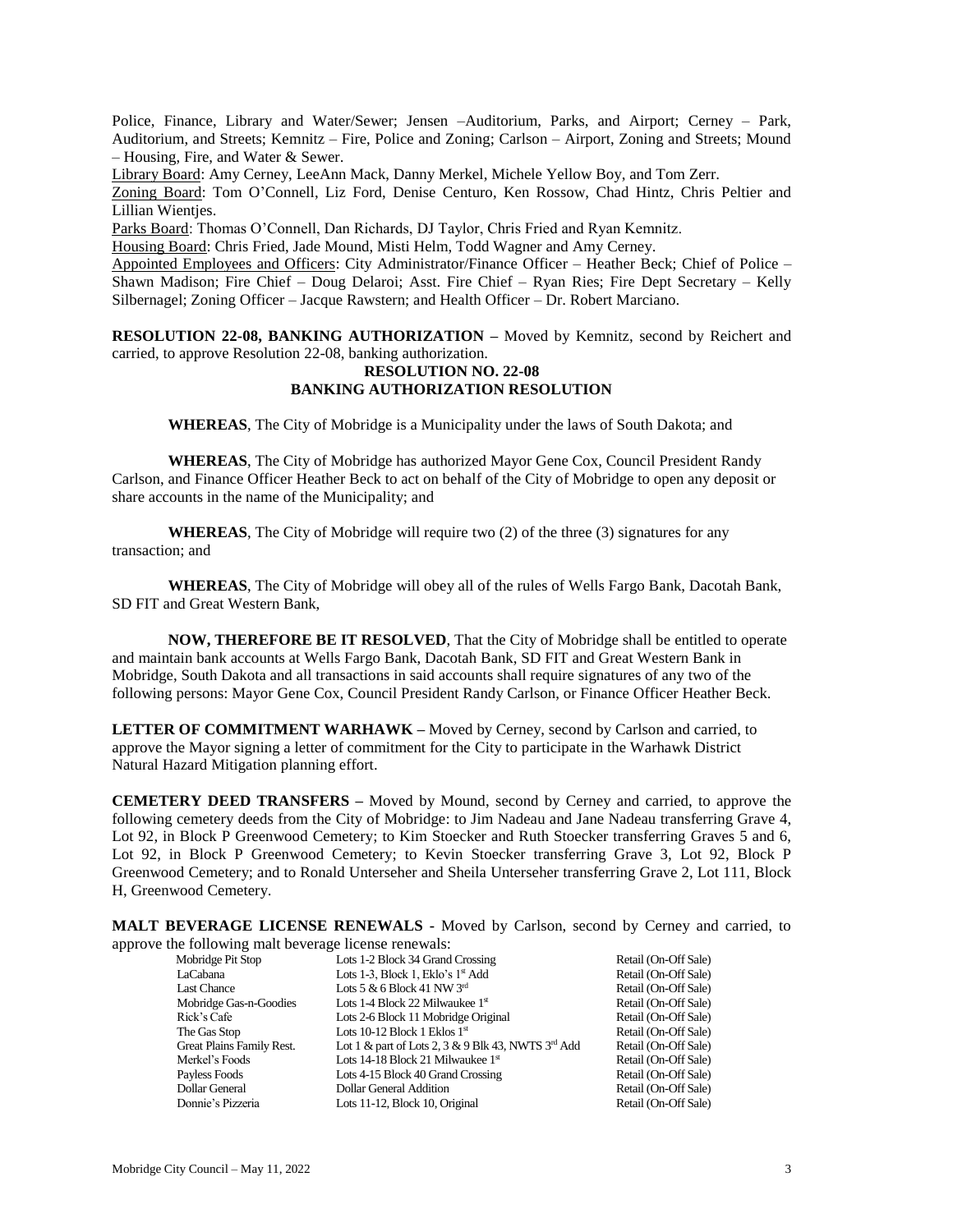D&D Mine LLC Lot 6A, Block 2, Original Retail (On-Off Sale)<br>
D&D Mine II LLC Lot 6A. Block 2. Original Retail (On-Off Sale) D&D Mine II LLC Lot 6A, Block 2, Original Retail (On-Off Sale) Mobridge Rodeo Assc. Tr A & B SE ¼ 20-124-79 Retail (On-Off Sale) Family Dollar N 250' Lot B, Shor Acres Retail (On-Off Sale)

**AIRPORT FUEL TANK BID –** Moved by Reichert, second by Carlson and carried, to approve the bid from O'Day Equipment, LLC in the amount of \$762,435.87 and to authorize the Mayor to sign the Notice of Award. One other bid was received from Acterra Group, Inc. in the amount of \$796,517.69. The engineer's estimate was \$782,990.

**GRANT APPLICATIONS FOR THE AIRPORT FUEL TANK PROJECT –** Moved by Kemnitz, second by Cerney and carried, to approve two application for the airport fuel tank project in the amounts of \$137,564.13 and \$762,435.87.

**SURPLUS PROPERTY** – A list of items was given to the council to declare as surplus. Beck requested adding the addition of 10 bikes. Moved by Cerney, second by Mound and carried, to declare all items surplus at a value of less than \$500.

**APPLICATIONS TO MOVE BUILDINGS ON CITY STREETS –** Moved by Reichert, second by Mound and carried, to approve the following application to move a building on city streets to Jay Shillingstad and to authorize the return of the deposit once the project is finished and no damage is done. Moved by Mound, second by Carlson and carried, to approve the following application to move a building on city streets to Joe Roshau and to authorize the return of the deposit once the project is finished and no damage is done.

**RESOLUTION 22-09, WRT EASEMENT IN ROW –** Moved by Mound, second by Cerney and carried, to approve Resolution 22-09, granting WRT transmission easement in right of way.

# **RESOLUTION NO. 22-09 GRANTING WRT TRANSMISSIN EASEMENT IN RIGHT OF WAY**

**WHEREAS**, The City of Mobridge is a Municipality under the laws of South Dakota; and

**WHEREAS**, West River Telecommunications (WRT) is requesting the right to install and maintain buried fiber optic telecommunications line or lines in certain road rights of way within the City of Mobridge; and

**WHEREAS**, The City of Mobridge is willing to grant the request of WRT.

**NOW, THEREFORE BE IT RESOLVED**, That the City of Mobridge does hereby grant unto WRT an easement with the right and authority to install and maintain buried fiber optic telecommunications line or lines in the hereinafter described road rights of way within the City of Mobridge, provided however, WRT is responsible for immediately repairing any damage to the road rights of way caused by the installation and maintenance of its telecommunications lines. To the extent possible all installations and maintenance of the line or lines shall occur outside the driving surface of the roads and streets. This right and easement is perpetual.

The road rights of way in Mobridge, South Dakota effected by this resolution are described as follows:

Commencing at the intersection of Lake Front Drive and 288<sup>th</sup> Avenue, thence South on 288<sup>th</sup> Avenue to the intersection of Walleye Way, thence Westerly and Northerly on Walleye Way to the Burlington Northern Railway right of way.

# **DISCUSSION AND INFORMATION:**

**2021 ANNUAL REPORT –** Per SDCL 9-22-21, Beck presented the 2021 Annual Report to the Council.

**POOL** – Beck gave some information on the pool. Pool opens on May 30<sup>th</sup>. Lifeguard classes are May 23- $25<sup>th</sup>$ . Another fundraiser for the pool shade project is June  $1<sup>st</sup>$ .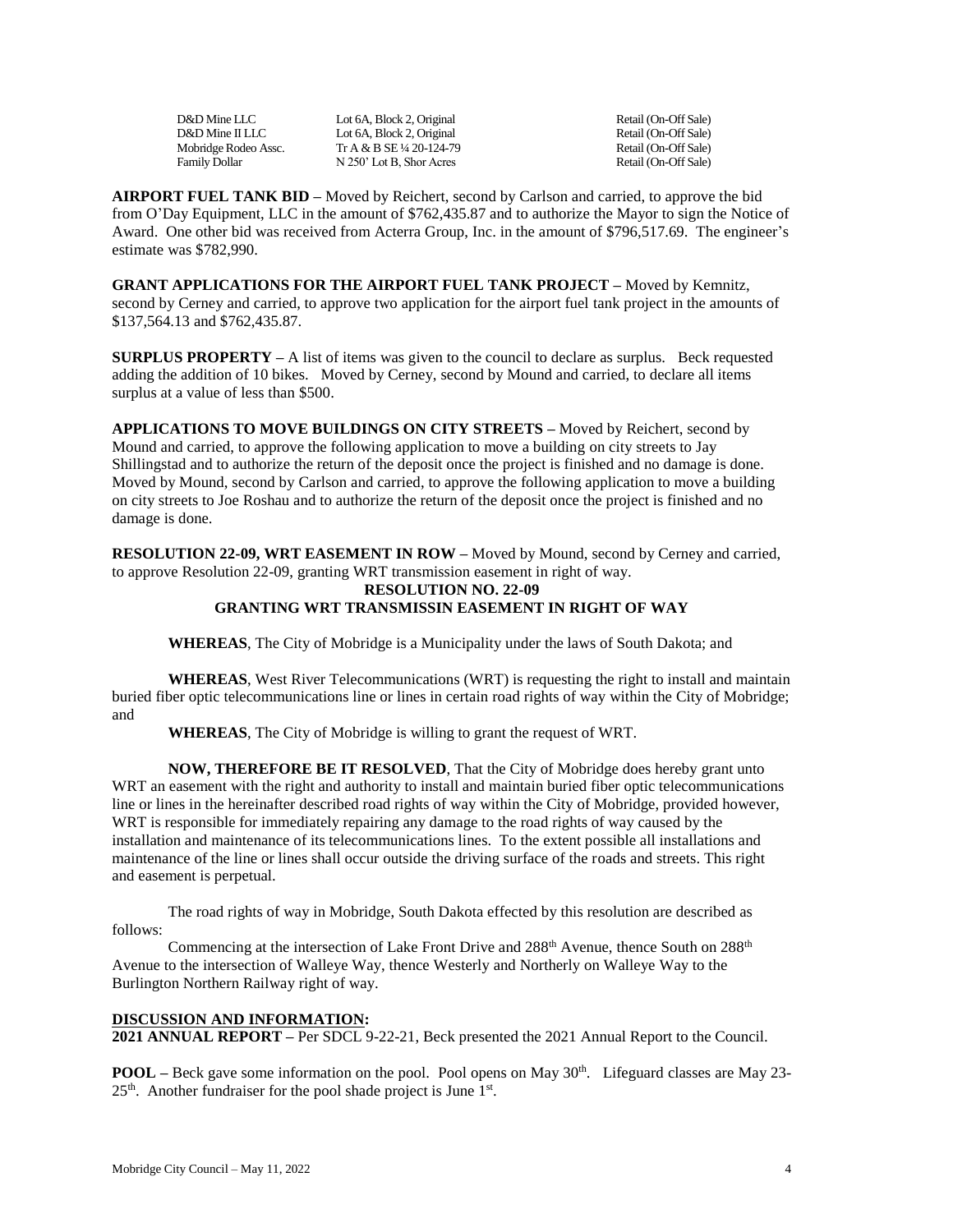# **PAYMENT OF BILLS:**

Moved by Carlson, second by Cerney and carried, to approve the following bills for payment: Accounts Management Inc., garnishment 227.40; Aflac, insurance 965.42; Airside Solutions, Inc., repair & maintenance 354.05; Alano Society, refund 49.66; Alicia Naasz, postage 12.50; Aqua-Pure Inc., chemicals 2,014.17; Associated Supply Co., repair & maintenance 65.42; Badger Meter, prof. services 106.56; Best Western Plus, travel & conference 308.97; Bridge City Small Engine & Rentals, equipment maintenance 114.98; Bridgemark Insurance Solutions, liability insurance 5,368.00; C&B Operations, LLC, equipment maintenance 181.76; Cain Law Office, attorney services 220.00; Cam Wal Electric, utilities 614.57; CAN Surety, liability insurance 126.00; Cardmember Service, pref. services/other services 25.00; CDW Government, radio maintenance 156.18; Center Point Large Print, books 47.94; Chamber of Commerce, other 10,832.80; Connie Fiedler, supplies 27.69; Core & Main, repair & maintenance 3,741.79; Credit Collections Bureau, garnishment 520.04; Dady Drug, supplies 15.45; Dakota Auction, refund 350.00; Dakota Glass & Alignment, vehicle maintenance 66.13; Dakota Pump & Control, repair & maintenance 7,302.49; Dash Medical Gloves, supplies 452.70; Davis Martin, mowing contract 2,345.00; Demco, supplies 91.92; Deputy Finance, postage 22.14; Dish TV, utilities 48.07; Donald Wilson, travel & conference 26.00; Findaway, books 106.93; Fleet Services, gasoline 2,362.29; Geneva Wollman, training 470.08; Gienger Sales & Services, supplies 196.00; Grand Central, gasoline/vehicle maintenance 194.93; Graymont, chemicals 4,484.48; Great Western Bank, building maintenance/HSA contributions/payroll taxes/repair & maintenance/sprinkler system/supplies 37,746.54; Gregg's Drilling & Excavating, prof. services 750.00; GTC Auto Parts, equipment maintenance/repair & maintenance/truck maintenance 79.15; Hawkins, chemical/repair & maintenance 9,921.58; Heartland Waste, prof services 21,169.70; High Point Network, computer software & hardware 1,197.50; Homestead Building Supplies, repair & maintenance 131.89; Ingram, books 297.88; Jensen Rentals, other services 55.00; Jensen Rock & Sand, prof. services 1,495.00; Joe & Heidi Roshau, refund 500.00; KCL, insurance 497.40; Kiefer Aquatics, uniform & equipment 691.00; KLJ, prof services 11,714.39; Language Line Services, prof. services 376.36; Lindskov Implement, repair & maintenance 96.55; Macqueen Equipment, uniform & equipment 96.34; Marco, copier lease 345.29; Matheson Tri-Gas Inc, other services 149.00; MDU, utilities 19,189.89; Midco, utilities 185.39; Milbank Winwater Works, water meters 75.51; Minnesota Valley Testing Lab, water samples 511.00; Mobridge Economic Development Corporation, other services 5,000.00; Mobridge Garden Club, mobridge garden club 500.00; Mobridge Gas, LP Gas 19.50; Mobridge Hardware, supplies/office supplies/supplies in-house repairs/repair & maintenance 2,022.42; Mobridge Rodeo Inc., mobr rodeo association 10,000.00; Mobridge Tribune, publishing 588.71; Moore Engineering, prof services 82,086.95; MoRest Motel, travel & conference 150.00; Napa Central, repair & maintenance 58.86; NAPA Central, supplies 49.40; Northern Plains Contracting, prof. services 15,759.00; Oahe Vet, prof. services 250.00; ODP Business Solutions LLC, supplies 444.52; Open Canvas, uniforms/equipment 46.59; Paylessfoods, supplies 162.65; Payment Service Network, credit card fees 54.95; Powerphone, Inc., prof. services 729.00; Premier Equipment, equipment maintenance/repair & maintenance 920.63; Ramkota Hotel, travel & conference 98.00; Riverside Home Furnishings, supplies 1,198.00; Ron Roesler, refund 30.34; Runnings Supply, sup. In-house repairs/supplies/small tools/repair & maintenance/uniform & equipment 2,804.13; Safariland, LLC, uniform & equipment 92.89; SD Assoc. of Rural Water System, membership 865.00; SD Dept. of Health, water samples 556.00; SD Magazine, other services 25.00; SD Municipal League, travel & conference 130.00; SD One Call, prof. services 42.00; SD Retirement System, retirement 15,765.62; SD State Treasurer, sales tax 1,793.91; SD Unemployment, unemployment compensation 1,506.47; SDRS Supplemental Retirement, retirement 250.00; Selby Record, other services 37.00; Servall, supplies 64.96; Slater Oil, diesel/gasoline/LP gas & fuel 4,694.87; TimeClock Plus LLC, computer software & hardware 2,354.94; Tri State Water, supplies 44.25; US Bank, prof. services 21,932.50; US Postal Service, postage 1,255.22; USA Bluebook, chemicals/repair & maintenance/supplies 1,160.89; USDA-Rural Development, loan payment 5,298.00; Valley Telecomm., utilities 831.16; Venture Communications, utilities 424.09; Verizon, telephone/utilities 193.42; Voyager, gasoline/diesel 556.38; Wellmark, insurance 15,349.37; West River Telecommunications, utilities 3,372.61.

Salaries: Administration – 6448.22; City Administrator – 1462.00; Police Dept – 35734.00; Fire Dept – 500.00; Street Dept- 5160.80; Parks – 47.25; Zoning – 463.49; Library -2816.80; 24/7 -626.98; Water Department – 9458.01; Sewer Department -6307.55; and Airport – 750.00.